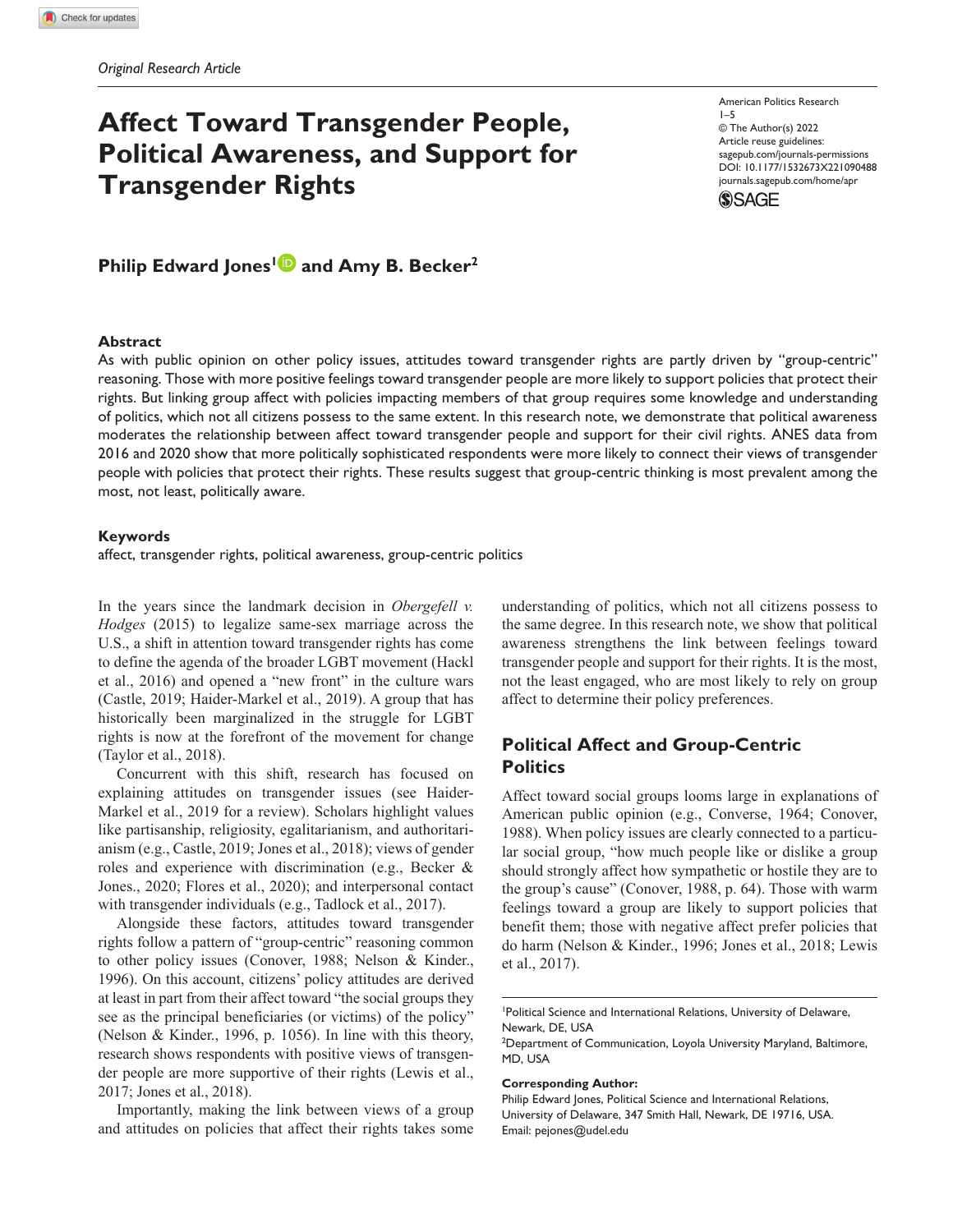This group-centric reasoning is, we argue, more likely among the more politically sophisticated, for at least two reasons. First, connecting feelings toward a group with policy attitudes requires some understanding of politics. Without knowledge of which groups will be affected by a policy, and in what ways, group-centric thinking is impossible. Given substantial variation in voters' political engagement, such knowledge should not be taken for granted. Possession of the "interstitial 'linking' information indicating why a given party or policy is relevant to the group" (Converse, 1964, p. 237) likely increases with engagement, such that the most informed are best-equipped to engage in group-centric thought.

A second reason is that cues from elites might provide voters with this information—but more engaged voters are more likely to get the message. Group-centric thinking increases when leaders frame issues in terms of affected groups (Nelson & Kinder., 1996; Conover, 1988). But exposure to such messaging depends on a voter's political awareness, "the extent to which an individual pays attention to politics *and* understands what he or she has encountered" (Zaller, 1992, p. 21). Less attentive citizens are unlikely to come across elite messages, or to comprehend them fully if they do. Highly aware voters, in contrast, are more likely to receive such information (Zaller, 1992). Thus, as awareness increases, so does the ability to connect general predispositions with policy attitudes in ways that echo elite rhetoric (Jones & Brewer, 2020).

Previous research shows that sophisticated voters are more likely to link their affect toward groups with policy attitudes. For example, more politically aware Whites are more likely to weigh racial prejudice when considering affirmative action policies (Federico & Sidanius, 2002). Similarly, Federico (2004) shows education strengthens the relationship between racial resentment and welfare policy views, since it leads to an "improved ability to connect predispositions with policy attitudes" (p. 387). At least on these issues, it is the most aware who are most likely to link their affective views of social groups to policies that affect those groups.

Although attitudes on transgender rights have polarized (Castle, 2019), they remain a relatively new issue on the agenda and elite cues have been muddled (Jones & Brewer, 2020). As such, linking affect toward transgender people and support for their rights might require greater attention to politics. Given these factors, we hypothesize that:

*H1:* Political awareness moderates the relationship between affect toward transgender people and support for transgender rights, such that the most aware hold the most group-centric views.

# **Data and Methods**

A proper test of *H1* requires a survey with measures of respondents' (1) support for transgender rights, (2) affect

toward transgender people, and (3) political awareness. The American National Election Studies (ANES) from 2016 and 2020 provide all three. We analyze each survey year separately, but the coding of variables is largely consistent across years.

# *Support for Transgender Rights*

In both years, the ANES probed attitudes around bathroom usage. Responses are on a 0–1 scale, where 0 represents feeling "very strongly" that transgender people should "have to use the bathroom of the gender they were born as" and 1 represents feeling very strongly they should "be allowed to use the bathrooms of their identified gender." In 2020, respondents were also asked whether transgender people should be allowed to serve in the US Armed Forces. Responses range from 0 (opposing that policy a great deal) to 1 (supporting it a great deal). In 2016, we use the single bathroom item as a dependent variable. For 2020, we average the two items to create an index of support for transgender rights  $(r = 0.55, p \le 0.001)$ .

## *Affect Toward Transgender People*

In both years, this is measured by respondents' placement of transgender people on a "feeling thermometer" scale (see Conover, 1988; Nelson & Kinder., 1996; Lewis et al., 2017 for similar approaches). The original 0–100 scale is recoded to 0–1, with higher values indicating more favorable attitudes toward transgender people.

## *Political Awareness*

Following previous work (e.g., Zaller, 1992; Federico & Sidanius, 2002), we created an index of items capturing factual knowledge of, and interest in, politics. In 2016, this comprised 12 items (Cronbach's  $\alpha$  = 0.76); in 2020, 14 items  $(\alpha = 0.78)$ . We took each respondent's average score across these items, and then calculated their percentile ranking within the survey year. These percentile scores were divided by 100, so the variable ranges from 0 (least aware) to 1 (most aware). Full details are in online appendix A1.

## *Other Covariates*

Authoritarianism is the average of four items about preferences for childhood behavior, ranging from 0 (least authoritarian) to 1 (most). Egalitarianism is measured with four items on the 0 (least egalitarian) to 1 (most egalitarian) scale. Party identity ranges from 0 (Strong Democrat) to 1 (Strong Republican). Perceptions of the extent of discrimination against transgender people in the U.S. range from 0 (none at all) to 1 (a great deal). Gender role traditionalism (measured in 2016 only) ranges from believing it is much worse (0) to much better (1) if a man works and a woman stays at home. Knowing a transgender person (measured in 2020 only) is an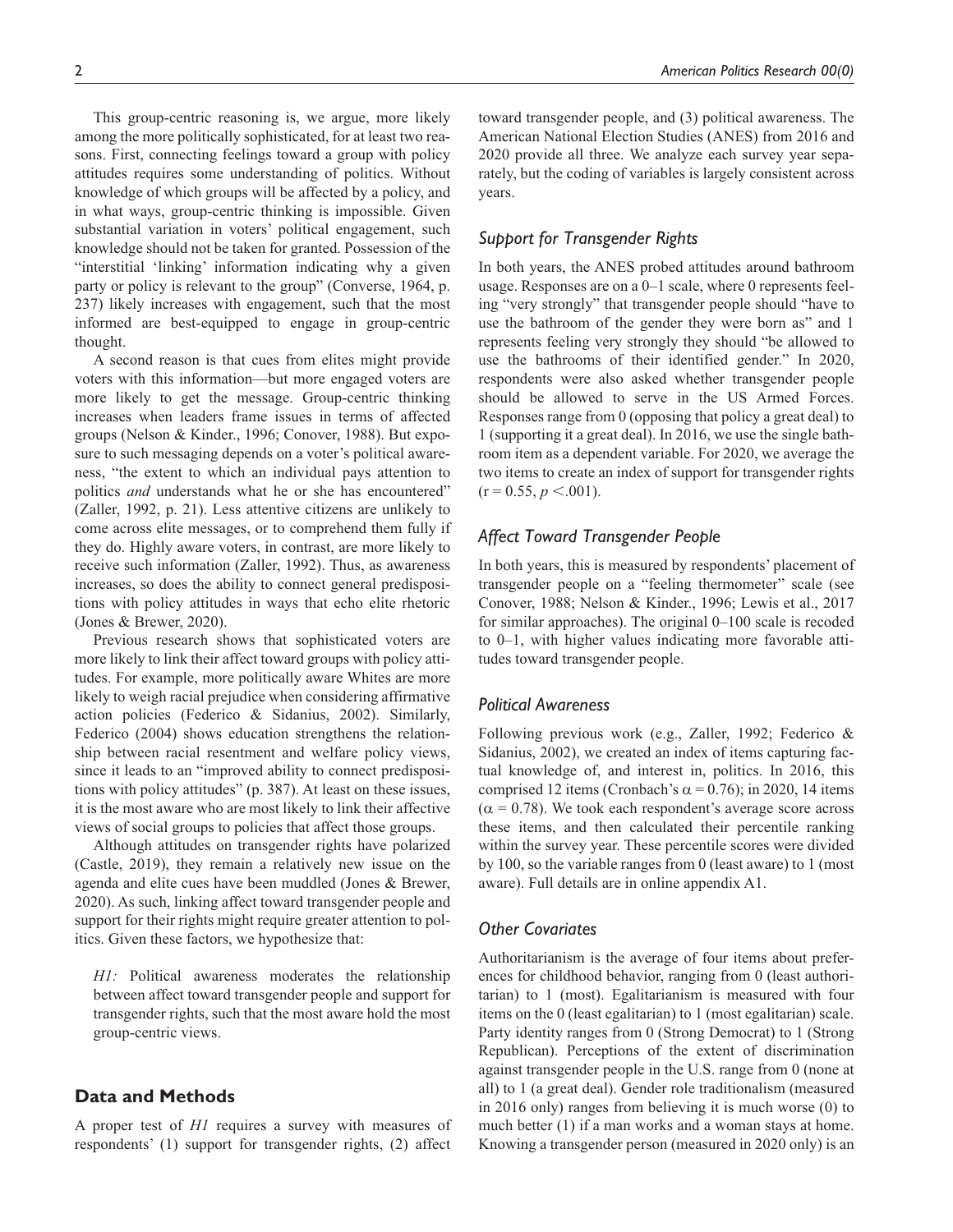|  | Table 1. Regression Models Predicting Support for Transgender Rights. |  |  |  |  |
|--|-----------------------------------------------------------------------|--|--|--|--|
|--|-----------------------------------------------------------------------|--|--|--|--|

|                                        | 2016                | 2020                       |  |
|----------------------------------------|---------------------|----------------------------|--|
| Intercept                              | $0.24$ $(0.06)$ *** | $0.26(0.03)$ ***           |  |
| Transgender feeling thermometer        | $0.33(0.05)$ ***    | $0.36(0.03)$ ***           |  |
| Awareness                              | $-0.13(0.06)^*$     | $-0.08(0.03)^*$            |  |
| Awareness $\times$ feeling thermometer | $0.20(0.08)^*$      | $0.10(0.05)^*$             |  |
| Party identity                         | $-0.18(0.03)$ ***   | $-0.18(0.01)$ ***          |  |
| Authoritarianism                       | $-0.15(0.03)$ ***   | $-0.09(0.01)$ ***          |  |
| Egalitarianism                         | $0.23(0.04)$ ***    | $0.16(0.02)$ ***           |  |
| Transgender discrimination             | $0.07(0.03)^*$      | $0.13(0.02)$ ***           |  |
| Gender role traditionalism             | $-0.07(0.04)$       |                            |  |
| Know transgender person                |                     | $0.05(0.01)$ ***           |  |
| Asian                                  | 0.02(0.04)          | $-0.01(0.02)$              |  |
| <b>Black</b>                           | $-0.05(0.03)$       | $-0.08(0.01)$ ***          |  |
| Hispanic                               | $-0.02(0.03)$       | $-0.01(0.01)$              |  |
| Other race                             | $-0.01(0.04)$       | $-0.02(0.02)$              |  |
| Religiosity                            | $-0.13(0.02)$ ***   | $-0.08(0.01)$ ***          |  |
| Age                                    | 0.00(0.00)          | $-0.00(0.00)$              |  |
| Women                                  | 0.02(0.01)          | $0.02(0.01)$ **            |  |
| Married                                | 0.01(0.02)          | $-0.02(0.01)^*$            |  |
| <b>LGB</b>                             | $0.19(0.03)$ ***    | $0.06(0.01)$ ***           |  |
| Income                                 | 0.01(0.01)          | $0.01(0.00)$ <sup>**</sup> |  |
| Education                              | $0.02(0.01)^*$      | $0.01(0.00)$ ***           |  |
| N                                      | 2975                | 6292                       |  |
| Pseudo-R <sup>2</sup>                  | 0.40                | 0.58                       |  |

Note: Linear regression models with weighted ANES data.

\* *p*<0.05, \*\**p*<0.01, \*\*\**p*<0.001.

indicator variable. In both years, we control for race/ethnicity, age, gender, marital status, income, education, lesbian, gay, or bisexual (LGB) identity, and the importance of religion.<sup>1</sup> Details of variable coding are in online appendix A2.

## *Analytical Plan*

Separate linear regression models are fitted for each survey year, with survey weights used throughout. The models interact the feeling thermometer scores for transgender people with political awareness. Results are presented as predicted values: we simulate each model with control variables held at their mean or modal value and calculate predicted support for transgender rights on the 0–1 linear scale, given different levels of awareness and affect toward transgender people. As examples of "less" and "more" aware voters, we discuss estimates for those in the 10<sup>th</sup> and 90<sup>th</sup> awareness percentiles, respectively.

# **Results**

Regression models are shown in Table 1, and largely replicate earlier work on support for transgender rights. The less authoritarian, more egalitarian, more Democratic, and less religious a respondent was, the more likely they were to support transgender rights.<sup>2</sup> Feeling thermometer ratings of transgender people also influenced policy attitudes: the more warmly a voter rated the transgender community, the more supportive they were of transgender rights.

The positive coefficient for the interaction of thermometer ratings and political awareness  $(0.20 \, [0.08], p \le 0.05 \, \text{in}$ 2016; 0.10 [0.05], *p* < 0.05 in 2020) indicates that the impact of these affective evaluations increases with political awareness.

To gauge the substantive impact of this interaction, Figure 1 presents the predicted change in support for transgender rights, given a change in thermometer ratings from coldest to warmest. These are simulated from the models in Table 1 and hold all other variables at their mean or modal values. The first difference in support for transgender rights, given this shift in thermometer ratings, is calculated for those at the 10<sup>th</sup>, 50<sup>th</sup>, and 90<sup>th</sup> percentiles of awareness.

Affective evaluations of transgender people have substantial impact on support for their rights. For an average respondent at the median level of awareness, shifting thermometer ratings from 0 to 100 degrees is associated with shifts in support for transgender rights of 0.43 [95% confidence intervals =0.40, 0.47] on the 0–1 scale in 2016 and 0.41 [0.39, 0.43] in 2020. More positive evaluations of transgender people are associated with stronger support for transgender rights.

The magnitude of this association increases with political awareness, however. For those in the  $10<sup>th</sup>$  percentile of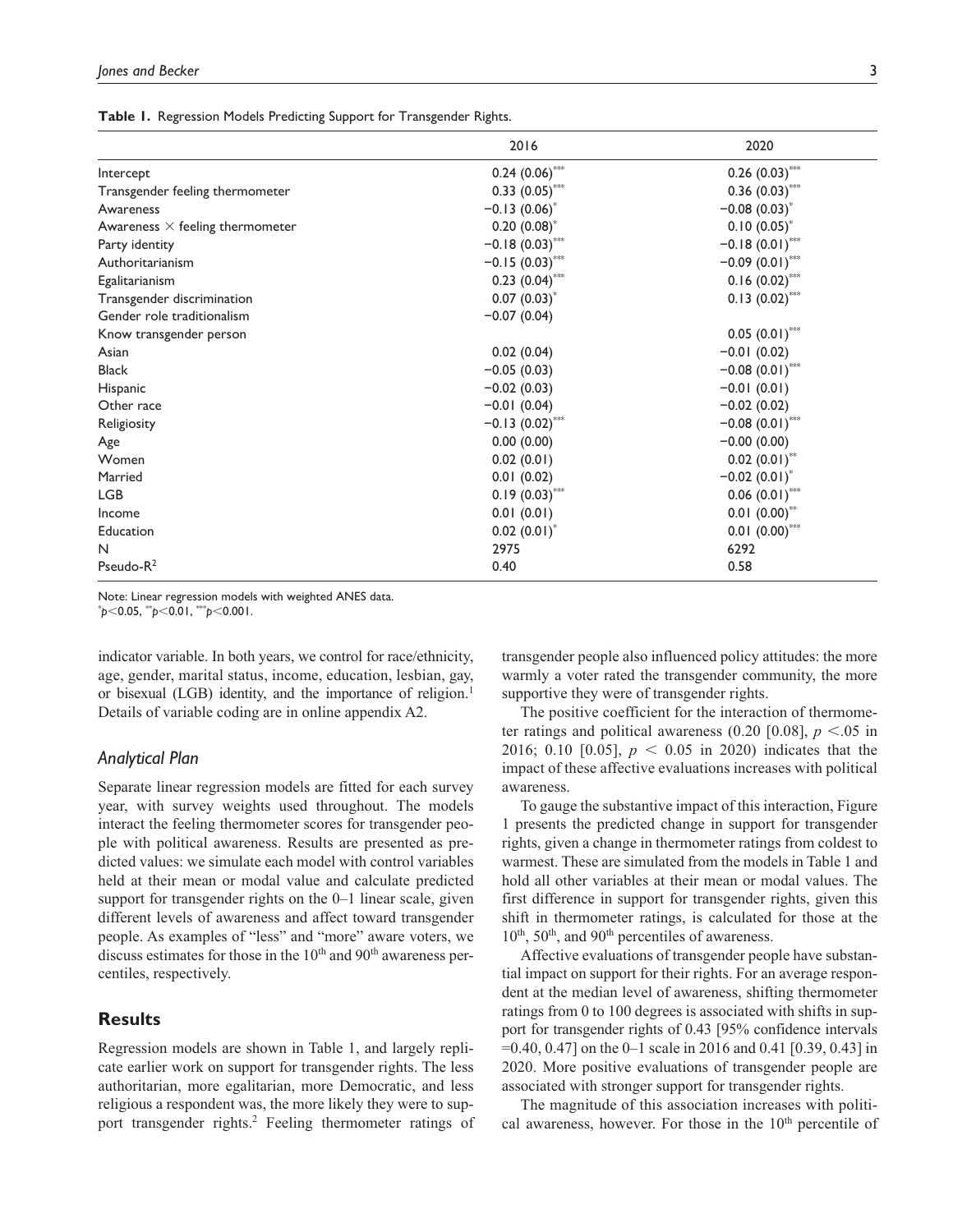

**Figure 1.** First difference in support for transgender rights, given shift in thermometer rating, at different levels of awareness. Note: First difference in support for transgender rights with 95% confidence intervals, given a shift in thermometer rating of transgender people from 0 to 100 degrees, at different levels of awareness. Simulated from models shown in Table 1, holding all other variables at their mean or modal value.

awareness, thermometer ratings of transgender people have a smaller impact (0.35 [0.30, 0.41] in 2016; 0.37 [0.34, 0.40] in 2020). For those in the  $90<sup>th</sup>$  percentile, the same shift in thermometer ratings is associated with a larger change in policy attitudes (0.52 [0.46, 0.57] in 2016; 0.45 [0.42, 0.47] in 2020). Consistent with *H1*, the impact of affective ratings of transgender people was greatest among the most politically aware.

This is *not* to say that group ratings are irrelevant for the less aware. Even for those at the  $10<sup>th</sup>$  percentile, views of transgender people are a strong predictor of support for transgender rights. The conclusion is that these ratings matter more for the politically aware. Notably, awareness appears to have a somewhat greater impact in 2016 than in 2020. It is possible that this reflects the increasingly highprofile debate over transgender rights (Jones & Brewer, 2020) over this time period, such that even less aware voters learned how to connect their attitudes toward transgender people with more abstract policy choices. In both years, a clear pattern emerges however: the more politically aware a respondent was, the more group-centric their policy views.

# **Discussion**

As on other issues, public opinion toward transgender rights is shaped in part by group-centric reasoning: those with warmer views toward transgender people are more supportive of their rights. In this note, we show that the connection between transgender affect and policy views is greatest among the most aware—who are most likely to understand how these policies affect transgender people and to be exposed to elite cues about their impact. Group-centric thinking exists among the less aware as well, but it increases with attention to politics. Overall, the most aware are the most likely to rely on their affective views of transgender people.

As with any study, there are limitations to our research, and at least three remaining questions for future scholars to explore. First, these data show a modest decline in the influence of awareness on group-centric thought from 2016 to 2020. Will this continue in future years as the increasing intensity of elite cues reaches even the least aware? Second, does awareness moderate the impact of other predispositions—religiosity, egalitarianism, authoritarianism, and so on—on support for transgender rights? And third, looking beyond transgender issues, does awareness also moderate the extent of group-centric thinking in other policy domains too?

Although these questions remain open, our conclusion is a straightforward one. Not all voters are equally likely to use their feelings toward transgender people to guide their views on transgender rights. Rather, the most aware citizens are most likely to connect group affect with policy views, resulting in more group-centric public opinion as awareness increases.